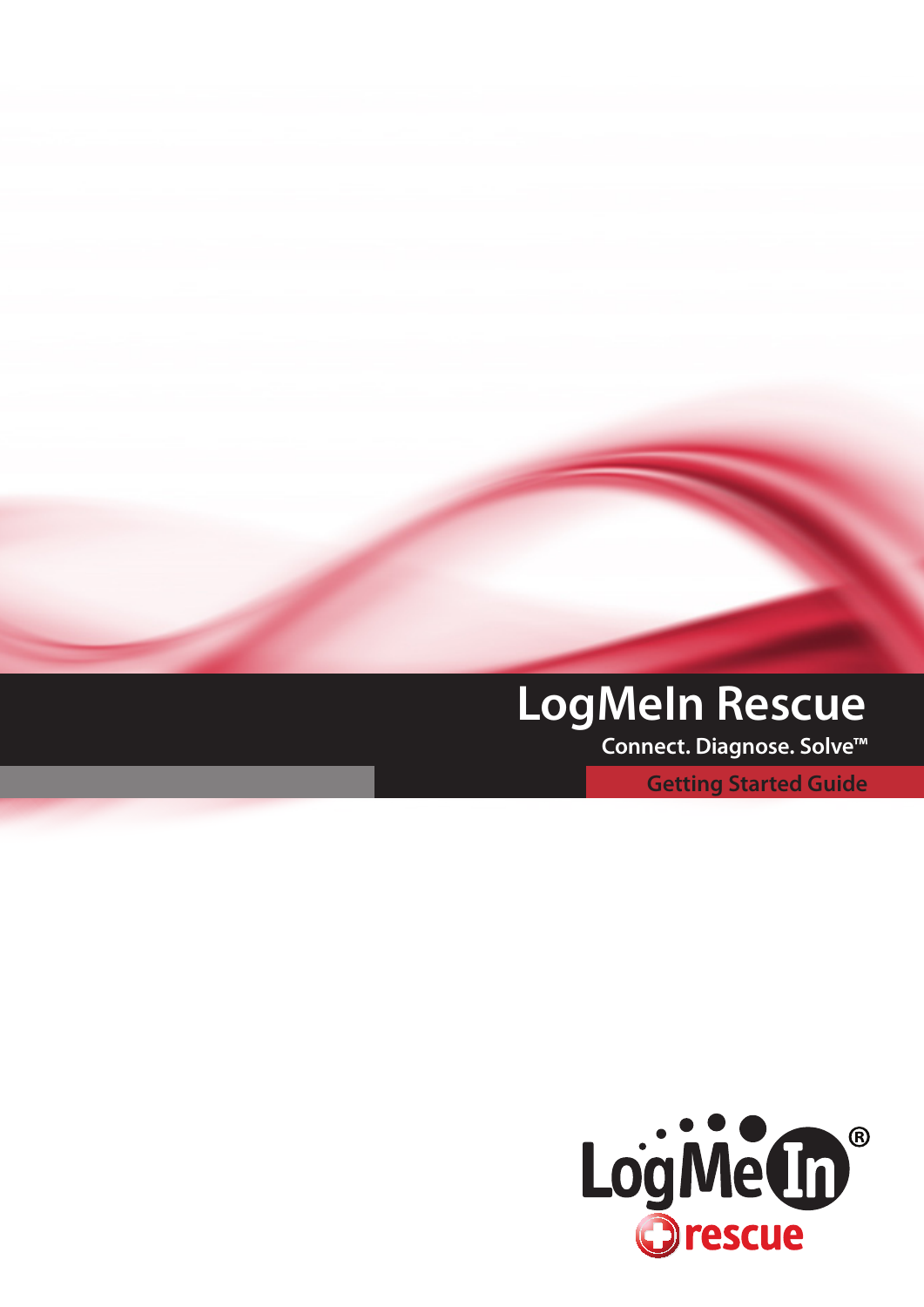# <span id="page-1-0"></span>**Table of Contents**

#### PUBLISHED BY

LogMeIn, Inc. 500 Unicorn Park Drive Woburn, MA 01801 Copyright © 2008 by LogMeIn, Inc.

All rights reserved. No part of the contents of this document may be reproduced or transmitted in any form or by any means without the written permission of the publisher.

LogMeIn®, (LogMeIn® Backup™, LogMeIn® Free®, LogMeIn® Pro®, LogMeIn® IT Reach™, LogMeIn® Rescue®, LogMeIn® Ignition, Hamachi™), LogMeIn® Rescue+Mobile™, RemotelyAnywhere™ and Network Console™ are either registered trademarks or trademarks of LogMeIn, Inc. in the United States and/or other countries.

This publication may contain the trademarks and service marks of third parties and such trademarks and service marks are the property of their respective owners.

THE SPECIFICATIONS AND INFORMATION REGARDING THE PRODUCTS AND SERVICES IN THIS MANUAL ARE SUBJECT TO CHANGE WITHOUT NOTICE. ALL STATEMENTS, INFORMATION, AND RECOMMENDATIONS IN THIS MANUAL ARE BELIEVED TO BE ACCURATE BUT ARE PRESENTED WITHOUT WARRANTY OF ANY KIND, EXPRESS OR IMPLIED. USERS MUST TAKE FULL RESPONSIBILITY FOR THEIR APPLICATION OF ANY PRODUCTS AND SERVICES. THE LICENSE AND LIMITED WARRANTY FOR THE ACCOMPANYING PRODUCT AND SERVICES ARE SET FORTH IN THE LOGMEIN [TERMS AND CONDITIONS](https://secure.logmein.com/termsandconditions.asp) AND ARE INCORPORATED HEREIN BY THIS REFERENCE.



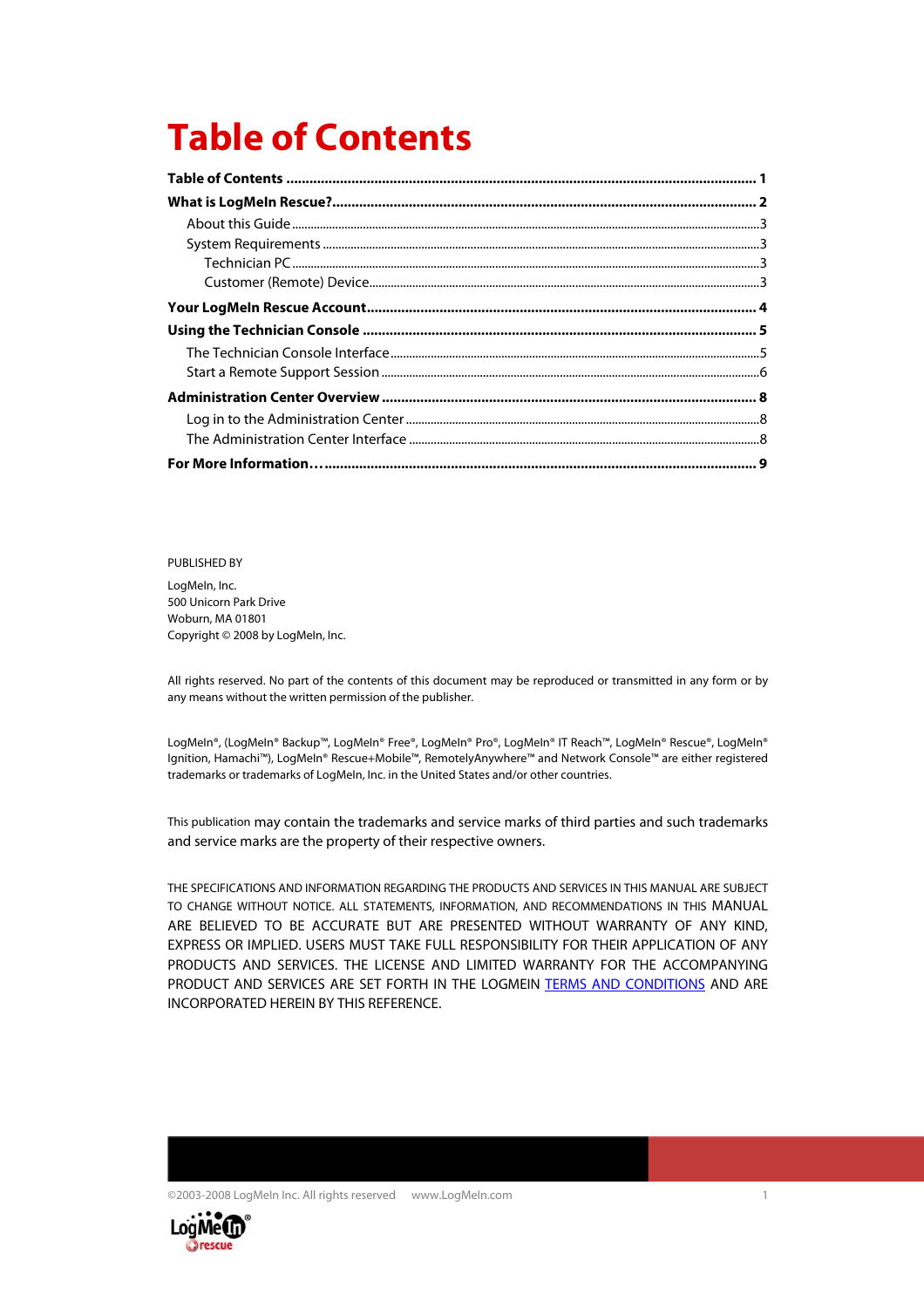# <span id="page-2-0"></span>**What is LogMeIn Rescue?**

LogMeIn Rescue is used by IT helpdesks to provide instant remote support to customers and employees. Use it to gain control of a remote PC, Mac, or smartphone<sup>[1](#page-2-1)</sup> over the web in seconds, without the need to pre-install software.

LogMeIn Rescue is a web-based solution for attended remote support. Once the technician is connected to the customer's device he has a set of reporting and incident resolution tools at his disposal, giving him just about the same capabilities as if he was sitting in front of the customer's device. As long as both the technician and the customer have a working connection to the Internet, the physical distance between them is irrelevant.

By attended remote support we mean that the technician can only take actions with the explicit consent of the customer. Each time the technician needs to take a new action; for example, seeing which processes are currently running on the customer's device, a dialog box is displayed on the customer's screen explicitly asking him to allow this action at this time. Alternatively, the system can be configured to present a single prompt to the customer, who can then grant the technician all permissions.



| The LogMeIn Rescue Technician Console |  |  |
|---------------------------------------|--|--|
|---------------------------------------|--|--|

**Technicians** provide remote support using the **LogMeIn Rescue Technician Console**. When a technician logs in to LogMeIn Rescue, he will automatically be taken to the Technician Console. The first time a technician logs on from a particular PC, a small software client is offered for downloading. By accepting the offer, the Technician Console is started.

**Administrators** use the **LogMeIn Rescue Administration Center** to configure LogMeIn Rescue to reflect any support organization; from one support technician, to teams of support technicians with different responsibilities and capabilities.





 $\overline{a}$ 

<span id="page-2-1"></span> $1$  LogMeIn Rescue+Mobile is a premium add-on feature to LogMeIn Rescue.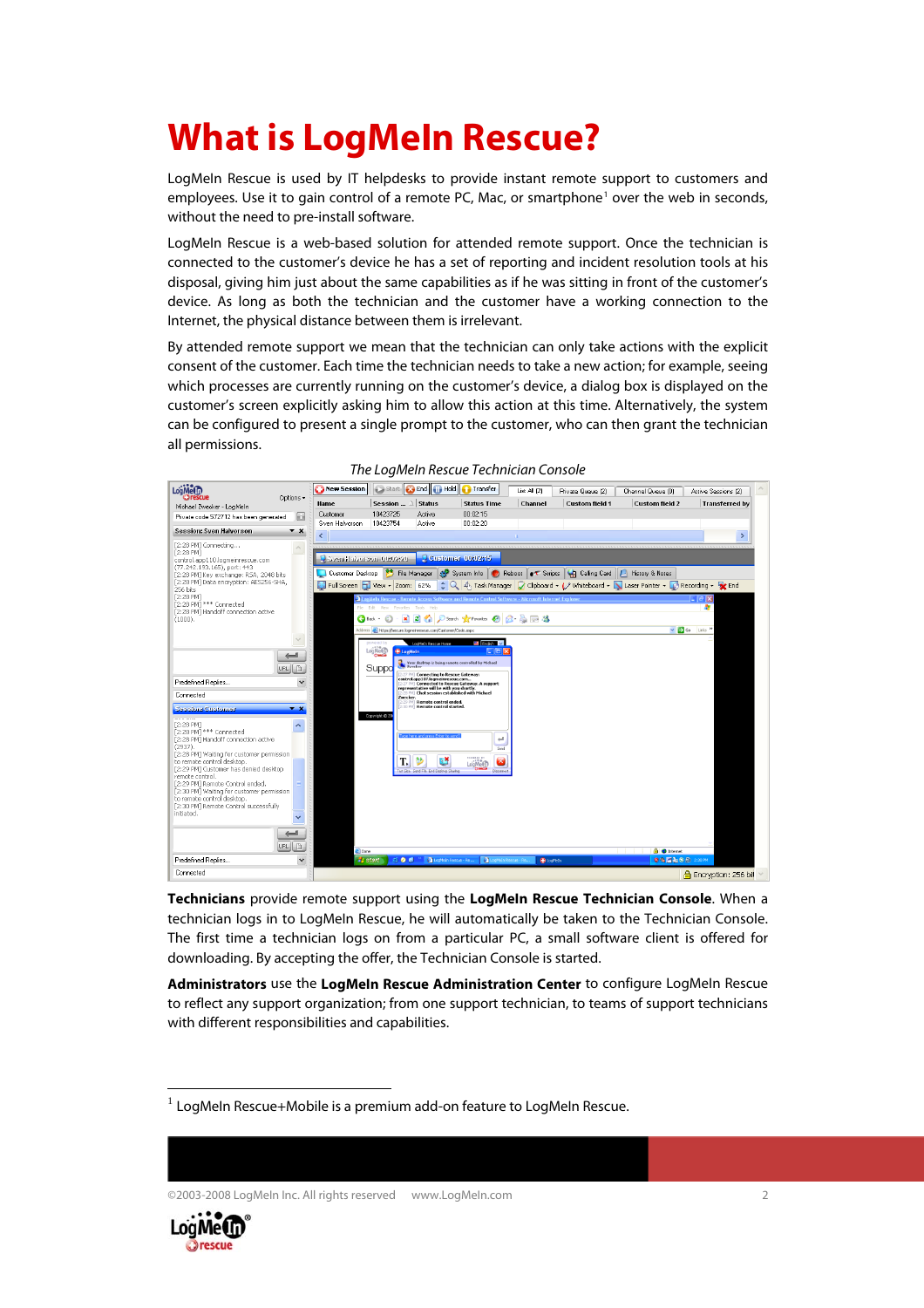#### <span id="page-3-0"></span>**About this Guide**

After reading this Getting Started Guide, you should be able to do the following:

- Understand how and why LogMeIn Rescue can help you
- Know if Rescue will work for you and your customers
- Identify the two main components of LogMeIn Rescue: the Technician Console and Administration Center
- Make a connection to a customer's computer using the Technician Console
- Understand when and how to use the Administration Center
- Know where to look for more detailed information and support

Note: Visit the LogMeIn Rescue [Customer Support site](https://secure.logmeinrescue.com/HelpDesk/Support.aspx) to find more LogMeIn Rescue documentation and resources.

#### **System Requirements**

#### **Technician PC**

- Windows Vista, XP or Server 2003 (all including 64-bit); Windows 2000
- Internet Explorer or Mozilla Firefox
- Broadband Internet connection (T1, cable modem, ISDN, DSL)

#### **Customer (Remote) Device**

- Windows Vista, XP & Server 2003 (all including 64-bit); ME & 2000
- Apple Macintosh OS X 10.4 (Tiger) & 10.5 (Leopard)
- Optimal performance over broadband Internet connection (T1, cable modem, ISDN, or DSL); 28K dial-up supported

**Note**: As a premium add-on feature, LogMeIn Rescue+Mobile gives you the ability to take control of devices running Windows Mobile 5 & 6, Symbian OS v9.0 and later (UIQ), or Symbian OS v7.0 and later (Series 60). Visit the [LogMeIn Rescue+Mobile site](https://secure.logmeinrescue.com/Mobile/Home.aspx) for the latest information.

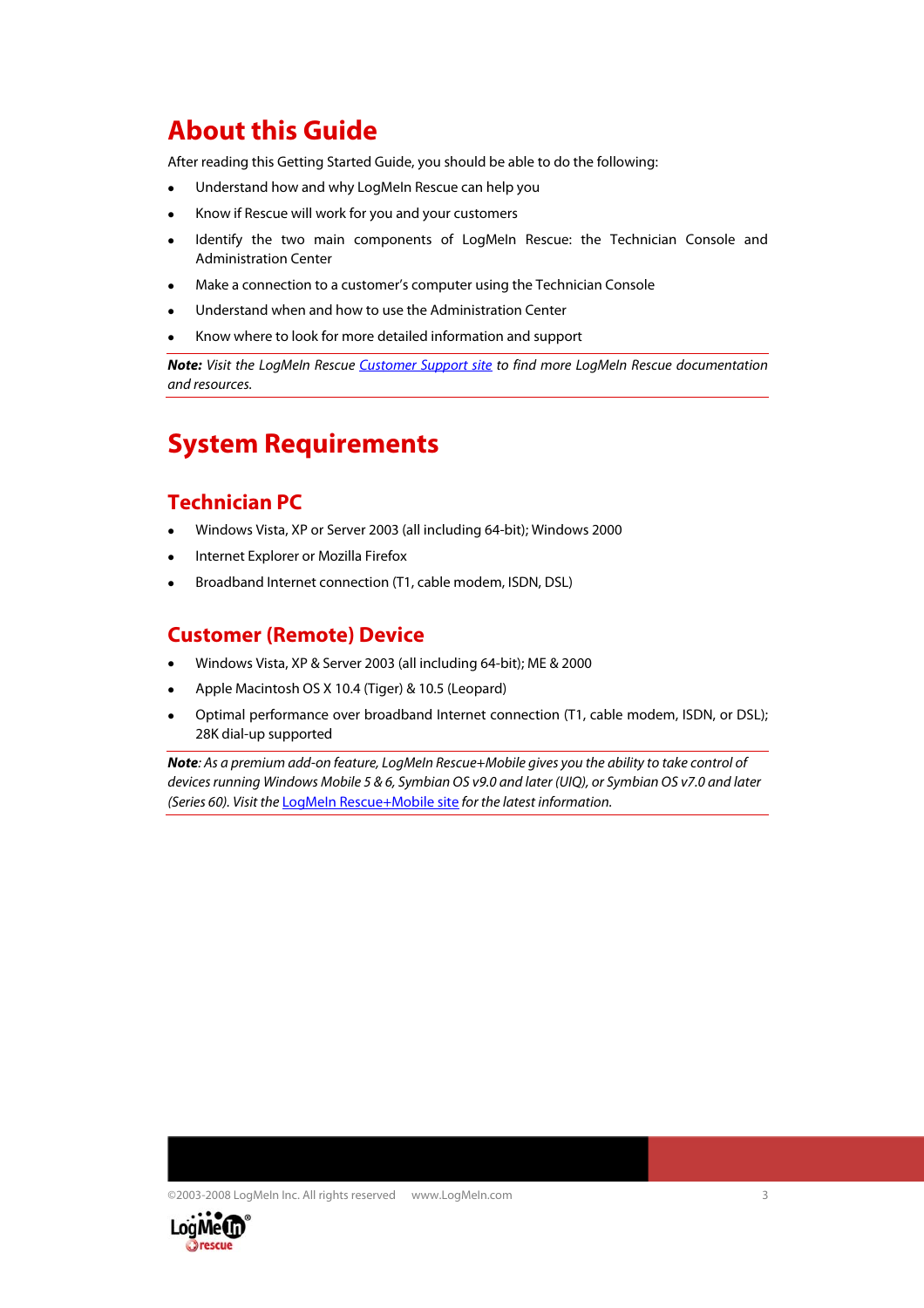# <span id="page-4-0"></span>**Your LogMeIn Rescue Account**

If you have a LogMeIn Rescue account, go to **[www.logmeinrescue.com](http://www.logmeinrescue.com/)** to log in to your account and click **Launch Technician Console**.

If you are new to LogMeIn Rescue, follow these instructions to get a LogMeIn Rescue account.

| 1      | Go to www.logmeinrescue.com and<br>click Get Free Trial.                                                                                                                                                                                                                                 | <b>Get Free Trial</b>                                                                                                                                                                                                                                                                                                                                                                                                                                                                                                                                                                                                                                                      |
|--------|------------------------------------------------------------------------------------------------------------------------------------------------------------------------------------------------------------------------------------------------------------------------------------------|----------------------------------------------------------------------------------------------------------------------------------------------------------------------------------------------------------------------------------------------------------------------------------------------------------------------------------------------------------------------------------------------------------------------------------------------------------------------------------------------------------------------------------------------------------------------------------------------------------------------------------------------------------------------------|
| 2      | Complete the form, select your<br>notification preferences, check the<br>terms and conditions box, then click<br><b>Create Account.</b><br><b>Note:</b> Use a password that you will be able to<br>remember. This is the password you will use<br>to access your LogMeln Rescue account. | <b>Free Trial Account Registration</b><br>For your free trial of LogMeIn Rescue, simply complete the registration form below. An activation<br>link will be emailed to the address you provide, so you must use a valid email<br>address.<br><b>Enter email</b><br><b>Confirm email</b><br><b>Enter password</b><br><b>Confirm password</b><br><b>Password Strength None</b><br><b>First name</b><br><b>Last name</b><br><b>Organization</b>                                                                                                                                                                                                                               |
| 3<br>4 | After you click <b>Create Account</b> you<br>will be advised that an email has been<br>sent to the address you specified when<br>you created your LogMeln<br>Rescue+Mobile account.<br>The follow-up email will contain an<br>activation link, which you should click.                   | Your activation link has just been sent<br>Please check your email and click on the activation link in it to start using LogMeIn<br><b>Rescue.</b>                                                                                                                                                                                                                                                                                                                                                                                                                                                                                                                         |
| 5<br>6 | This will take you to the page<br>acknowledging the successful<br>activation of your account.<br>The next step is to download the<br>Technician Console browser extension.<br>Click Install Technician Console.                                                                          | LogMe(In<br>You have successfully set up and activated your account<br>Your next steps to experience the power of LogHeln Rescue<br>As a technician, use the Technician Console browser extension to initiate a Support<br>ner, use the Rescue applet to communicate with the tech<br>As a custo<br>Try out any technician's remote access tools of your choice<br>To continue, please enter your small and password and click the button<br>Enal user@company.com<br>port   ********************<br>Install Technician Console »<br>To access your account in the future, you will need to enter the email and pi<br>specified using the LogMeDs Rescue product homepage. |
| 7      | A progress bar will appear on the web<br>page and once download is complete,<br>you should click Install.                                                                                                                                                                                | <b>Internet Explorer - Security Warning</b><br>Do you want to install this software?<br>Name: LogMeIn Rescue Technician Console<br>Publisher: LogMeIn, Inc.<br>Don't Install<br><b>V</b> More options<br>Install<br>While files from the Internet can be useful, this file type can potentially harm<br>your computer. Only install software from publishers you trust. What's the risk?                                                                                                                                                                                                                                                                                   |
| 8<br>9 | After a short while, the Technician<br>Console will appear on your desktop in<br>your default Internet browser.<br>Click OK and you can start using the<br>Technician Console immediately                                                                                                | See Using the Technician Console, below.                                                                                                                                                                                                                                                                                                                                                                                                                                                                                                                                                                                                                                   |

©2003-2008 LogMeIn Inc. All rights reserved www.LogMeIn.com 4

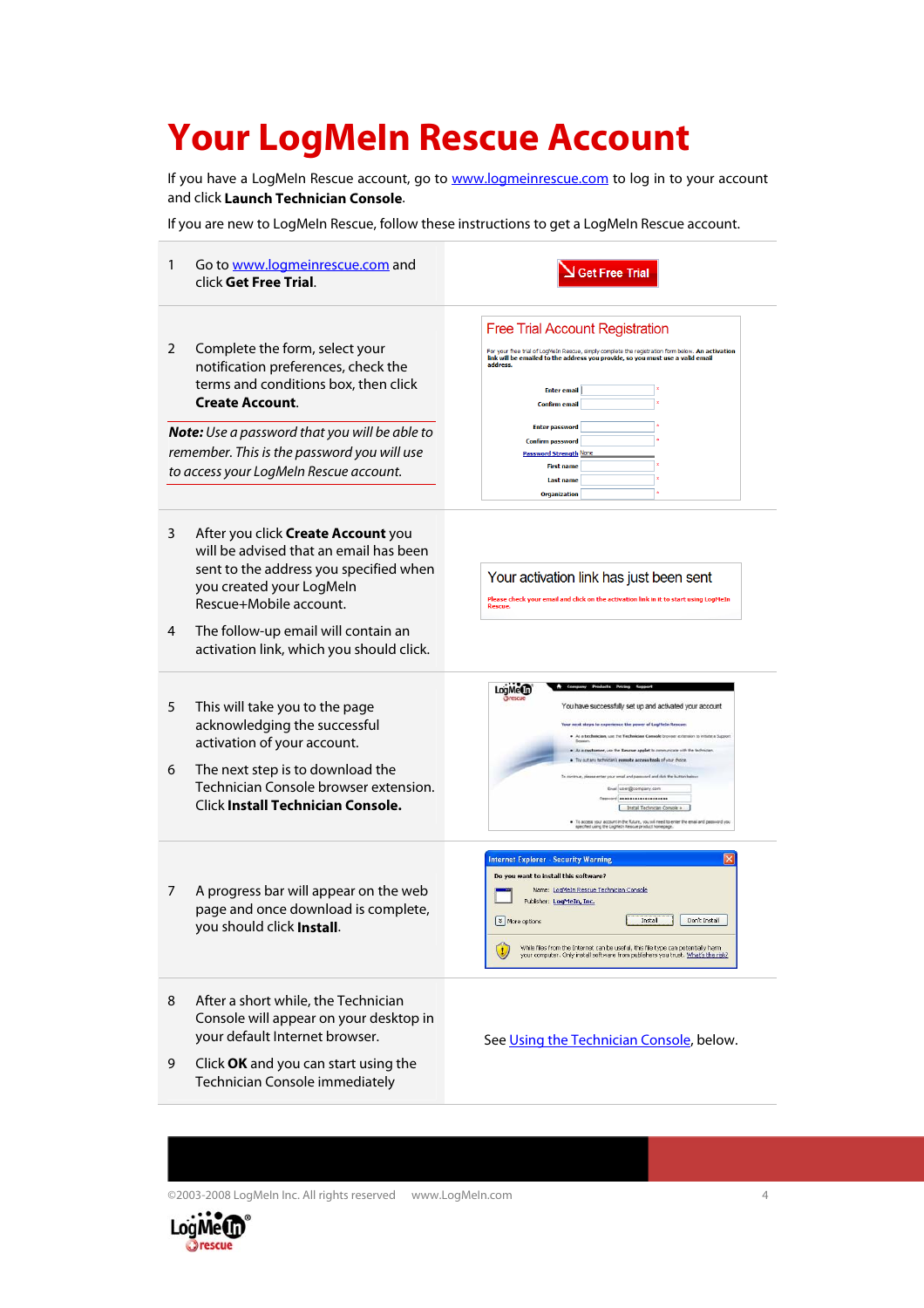# <span id="page-5-0"></span>**Using the Technician Console**

Technicians provide remote support using the LogMeIn Rescue Technician Console. In this guide, we will look at the Technician Console User Interface and describe the procedure for Starting a Remote Support Session.

### **The Technician Console Interface**

Technicians provide remote support using the LogMeIn Rescue Technician Console. In this guide, we take a brief look at the Technician Console user interface and describe the procedure for starting a remote support session. For more complete information on Technician Console functionality, see the [LogMeIn Rescue Technician Console User Guide.](https://secure.logmeinrescue.com/Common/Pdfs/rescue_tech_console_userguide.pdf)



Take a minute to get to know the Technician Console.

| Console Status Area and Chat | The Console Status Area shows the name and<br>organization of the logged-in technician.<br>Use the <b>Options</b> menu to access certain Technician<br>Console functionality.  |
|------------------------------|--------------------------------------------------------------------------------------------------------------------------------------------------------------------------------|
|                              | Use the Chat area to view the status and history of any<br>active chat sessions. Chat text entry, predefined replies,<br>quick file transfer, and URL Push are available here. |
| Session Controls             | Use the Session Controls to create, end, transfer, and<br>place sessions on hold.                                                                                              |



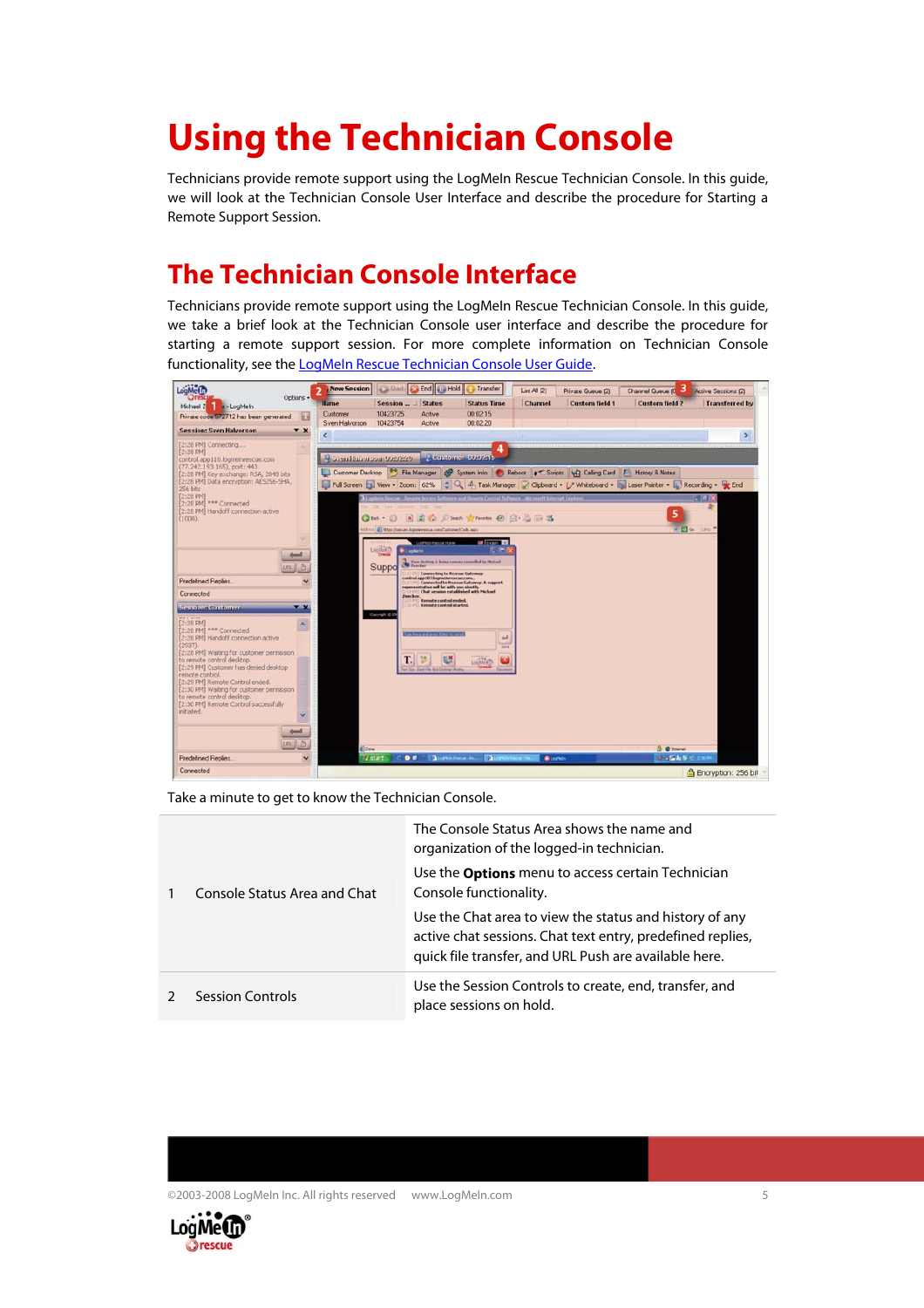<span id="page-6-0"></span>

| 3 | Queue Manager              | Sessions appear in the queue here. Their status is<br>displayed, along with other session information. New<br>sessions are picked up from this queue.<br>Use the Queue Manager tabs to switch between private<br>and public (Channel) queues. |
|---|----------------------------|-----------------------------------------------------------------------------------------------------------------------------------------------------------------------------------------------------------------------------------------------|
| 4 | <b>Active Session tabs</b> | Use the Active Session tabs to switch between up to ten<br>concurrent sessions (here two sessions are shown).                                                                                                                                 |
| 5 | Tech Console Workspace     | Use the tabs here to access Technician Console<br>functionality:<br>File Manager tab<br>System Info<br>٠<br>Reboot<br>Scripts<br>Calling Card<br>History & Notes                                                                              |

#### **Start a Remote Support Session**

LogMeIn Rescue provides three ways to activate a remote support session. This guide discusses just one of them: the PIN Code method.

1 Click **New Session** from the session toolbar at the top of the Technician Console.

New Session

2 Enter the **Name** of the Customer you will be supporting.

> **Note:** If you do not enter a name or other identifier then the customer is labeled "Customer" on the Session tab. This could create confusion when managing multiple sessions.

| 1. Enter the session details<br>Name (optional)                                        |                                                                                                                                                                                                            |                                                                                                                       |
|----------------------------------------------------------------------------------------|------------------------------------------------------------------------------------------------------------------------------------------------------------------------------------------------------------|-----------------------------------------------------------------------------------------------------------------------|
| <b>Customer</b>                                                                        |                                                                                                                                                                                                            |                                                                                                                       |
| 2. Choose a connection method<br>PIN Code                                              | Send SMS                                                                                                                                                                                                   | Email a Direct Connect Link                                                                                           |
| Creates a unique 6-digit code that<br>the customer can enter at<br>www.logmein123.com. | Sends an SMS to the customer's phone<br>containing the link for downloading the<br>Rescue+Mobile application and a unique<br>6-digit code that the customer can enter<br>after installing the application. | Creates a unique link for emailing to the<br>customer.<br>(.) Send via default email client<br>Send via Rescue server |
|                                                                                        | Phone number:<br>1-800-000-0000                                                                                                                                                                            | To:                                                                                                                   |

- 3 Click **PIN Code.**
- 4 This automatically generates a 6-digit PIN code. Ask your Customer to go to [www.LogMeIn123.com](http://www.logmein123.com/) and enter the code into the Support Connection box.

|                                                                                                                                                                    | <b>Generate New Session: LogMel</b> |
|--------------------------------------------------------------------------------------------------------------------------------------------------------------------|-------------------------------------|
| PIN Code:                                                                                                                                                          | 129579                              |
| Name:                                                                                                                                                              | <b>Sample Customer</b>              |
| Your customer can enter this PIN code at www.logmein123.com to automatically<br>enter your Private Queue. This PIN code will remain valid for the next 20 minutes. |                                     |
|                                                                                                                                                                    | Close                               |

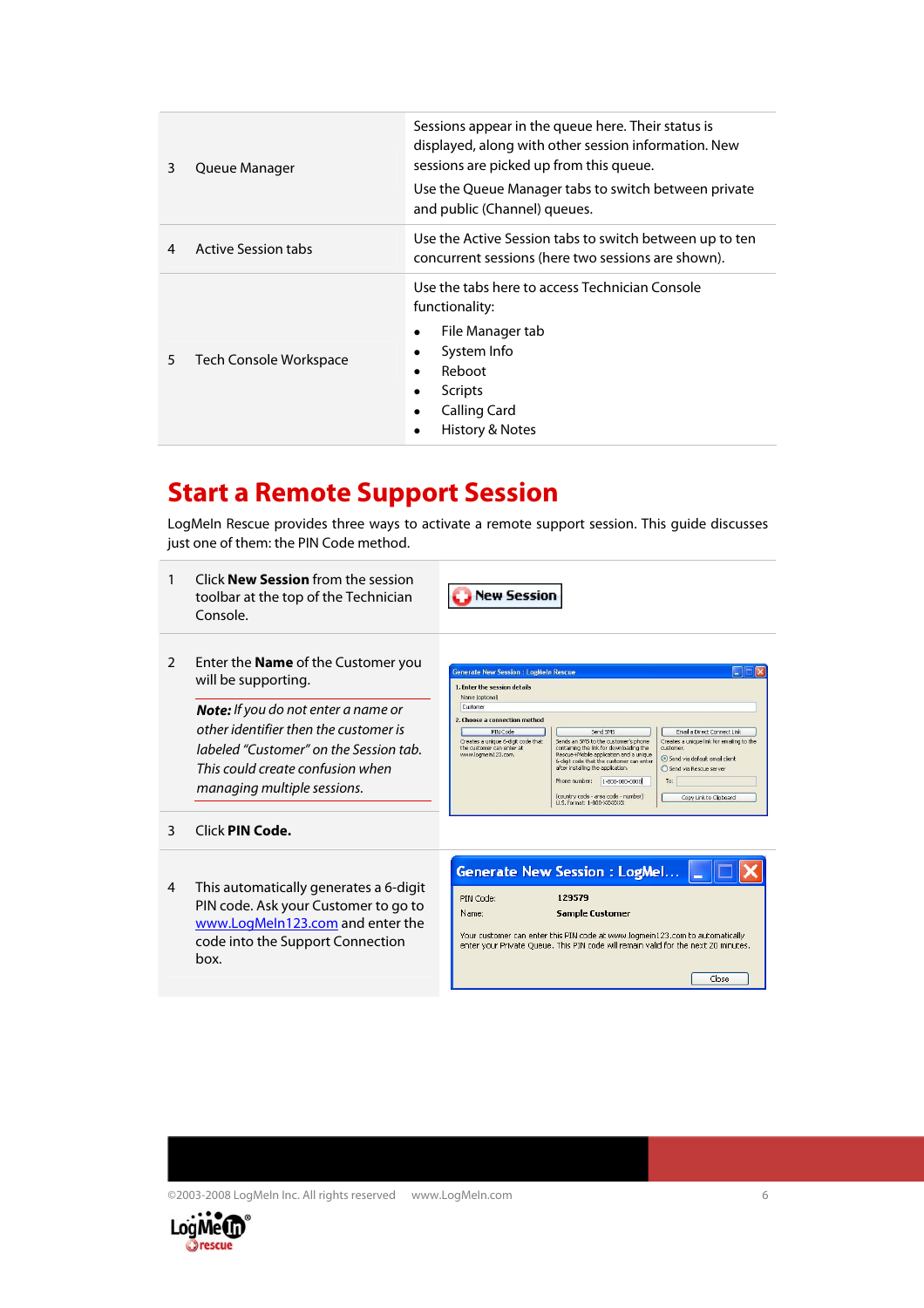| 5 | The Customer will enter the PIN and<br>click Connect to technician.                                                                                                                                                            | Address <b>&amp;</b> www.logmein123.com<br>powered by<br>W<br>English<br>LogMeIn Rescue Home<br>LoaMet <sub>u</sub><br><b>Support Connection</b><br>Enter your 6-digit PIN code:<br>Connect to technician<br>Copyright @ 2005-2008 LogMeIn, Inc. All rights reserved.<br>The <b>Customer</b> sees this dialog box                                                                                                                                                  |
|---|--------------------------------------------------------------------------------------------------------------------------------------------------------------------------------------------------------------------------------|--------------------------------------------------------------------------------------------------------------------------------------------------------------------------------------------------------------------------------------------------------------------------------------------------------------------------------------------------------------------------------------------------------------------------------------------------------------------|
| 6 | The Customer will see a dialog box<br>asking him to download the Support-<br>LogMeInRescue.exe applet.<br>Tell the Customer to click <b>Run</b> to<br>download the applet. The download<br>should take about 15 to 30 seconds. | <b>File Download - Security Warning</b><br>Do you want to run or save this file?<br>Name: Support-LogMeInRescue.exe<br>Type: Application, 851 KB<br>From: secure.logmeinrescue.com<br>Run<br>Save<br>Cancel<br>While files from the Internet can be useful, this file type can<br>potentially harm your computer. If you do not trust the source, do not<br>run or save this software. What's the risk?<br>The <b>Customer</b> sees this dialog box                |
| 7 | Once the download is complete, ask<br>the Customer to click <b>Run</b> to execute<br>the LogMein Rescue Applet.                                                                                                                | <b>Internet Explorer - Security Warning</b><br>Do you want to run this software?<br>Name: LogMeIn Rescue Applet<br>Publisher: LogMeIn, Inc.<br>V   More options<br>Run<br>Don't Run<br>While files from the Internet can be useful, this file type can potentially harm<br>your computer. Only run software from publishers you trust. What's the risk?<br>The <b>Customer</b> sees this dialog box                                                                |
| 8 | Once the Applet is installed, Customer<br>Status will change to Waiting. Pick up<br>the session by selecting it in the<br>Queue, then clicking Start.                                                                          | Start<br><b>C3</b> End   Hold<br><b>New Session</b><br>Transfer<br>$\Delta$ Session ID<br><b>Status Time</b><br><b>Name</b><br><b>Status</b><br>10095078<br>00:01:05<br>Customer<br>Waiting                                                                                                                                                                                                                                                                        |
| 9 | Customer Status will change to Active.<br>You can now communicate with the<br><b>Customer and conduct remote</b><br>support.                                                                                                   | <b>De End</b><br><b>ID</b> Hold<br>Transfer<br>New Session<br>Start<br>List All (1)<br>$\Delta$ Session ID<br>Status<br><b>Status Time</b><br>Channel<br>Custom fi<br>Name<br>Customer<br>10095078<br>Active<br>00:00:48<br>Customer URU043<br>File Manager<br>Customer Desktop<br>System Info<br>Reboot<br><b>OT</b> Scripts 4 Ca<br>Launch Remote Control Session<br>Launch Desktop Viewing Session<br>Disable wallpaper and visual effects during remote access |

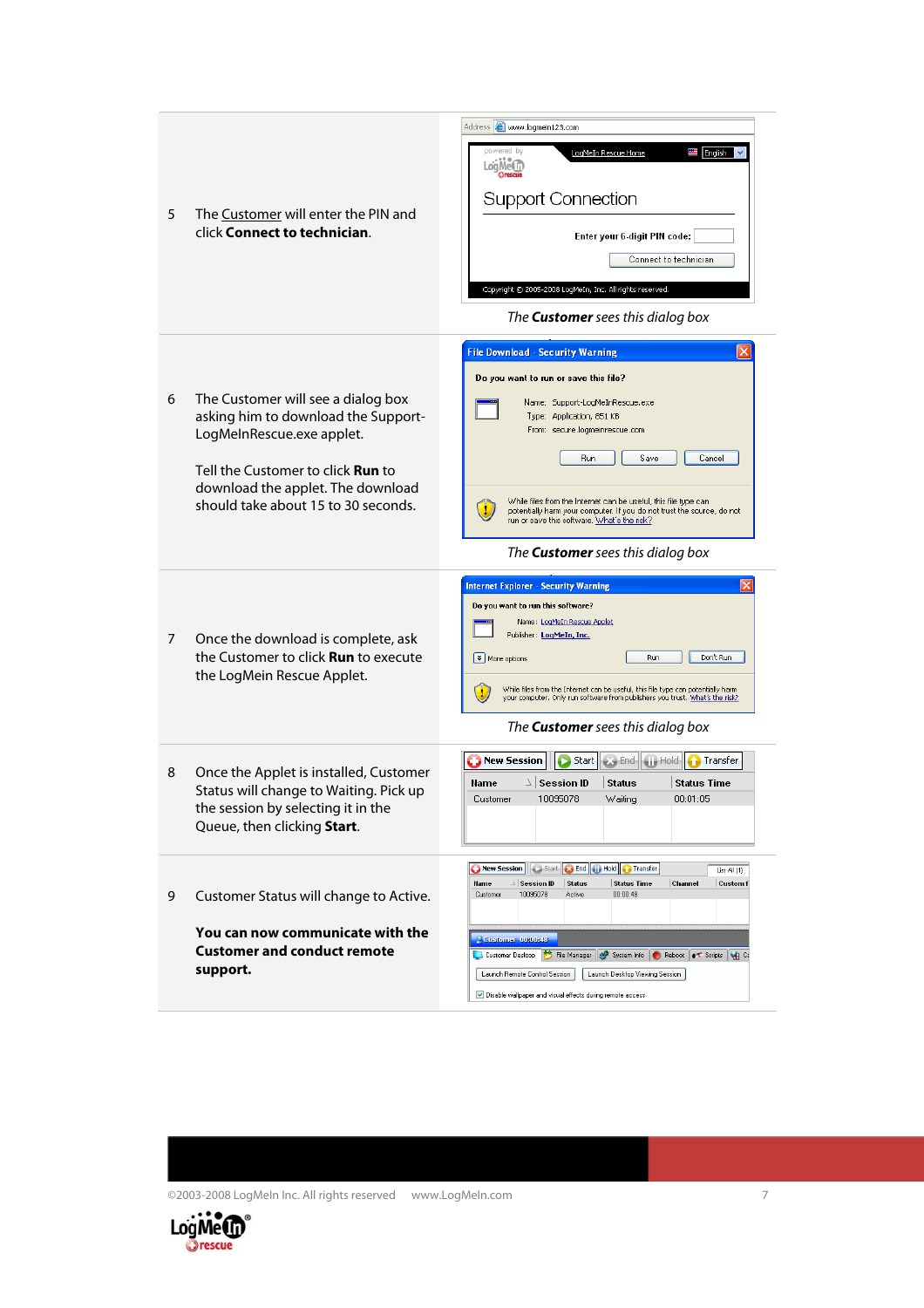# <span id="page-8-0"></span>**Administration Center Overview**

LogMeIn Rescue can accommodate virtually every remote support environment. You choose the setup that best meets your needs, and configure it using the Administration Center. This is where you create administrators, technicians, Groups and Support Channels, and define the rights and permissions of each. You can also view reports and customize settings.

### **Log in to the Administration Center**

- 1 Log into your account at [www.logmeinrescue.com](http://www.logmeinrescue.com/)
- 2 Click **Launch Admin Center** on the My Account page or from within the Technician Console, click **Options > Launch Admin Center**.

### **The Administration Center Interface**

|                                                                                             | $\blacksquare$ English (US) $\vee$<br><b>A</b> Technician Console My Account Feedback                                                                                                                                                                |
|---------------------------------------------------------------------------------------------|------------------------------------------------------------------------------------------------------------------------------------------------------------------------------------------------------------------------------------------------------|
| LoaMe<br><b>Correscue</b>                                                                   | Michael Jones   LogMeIn   Log.Cut                                                                                                                                                                                                                    |
| <b>Administration Center</b>                                                                | Organization Channels Sessions Reports Settings Global Settings Resources Calling Card Account Help                                                                                                                                                  |
| Administration Center<br>Master Administrato<br>Θ<br>Michael Jones<br><b>Administrators</b> | <b>Technician Group Settings</b><br>Technician Group                                                                                                                                                                                                 |
| <b>Technicians</b><br>Ξ<br>Technician Group<br>Ξ                                            | E Show help                                                                                                                                                                                                                                          |
| CO Channel 01<br>Ray Davidson<br>Technician Group                                           | <b>40 B</b>                                                                                                                                                                                                                                          |
|                                                                                             | <b>E Direct connect email</b>                                                                                                                                                                                                                        |
|                                                                                             | <b>El Screen recording</b><br>3                                                                                                                                                                                                                      |
|                                                                                             | El Technician Console                                                                                                                                                                                                                                |
|                                                                                             | El Customer survey (Private sessions)                                                                                                                                                                                                                |
|                                                                                             | El Customer Applet (Private sessions)                                                                                                                                                                                                                |
|                                                                                             | El No technician available (Private sessions)                                                                                                                                                                                                        |
|                                                                                             | 43 国<br>When no technician is available:<br>Keep sessions alive and wait<br>○ Keep sessions alive and notify technicians via email<br>Abort sessions and show this webpage to the customer:<br>https://secure.logmeinrescue.com/TechConsole/NoTechAv |
|                                                                                             | @ Time-outs (Private sessions)                                                                                                                                                                                                                       |
|                                                                                             | Save changes<br><b>Restore Defaults</b>                                                                                                                                                                                                              |
|                                                                                             | Save settings to all groups                                                                                                                                                                                                                          |

Take a minute to get to know the Administration Center. A complete [User Guide](https://secure.logmeinrescue.com/Common/Pdfs/rescue_admin_center_userguide.pdf) is also available.

| Organization Tree               | Use the Organization Tree to add Technicians, set permissions,<br>arrange Technicians in groups, and work with Channels.                                                                                                                              |
|---------------------------------|-------------------------------------------------------------------------------------------------------------------------------------------------------------------------------------------------------------------------------------------------------|
| <b>Administration Tabs</b>      | Click on these tabs to access the "heart" of LogMeln Rescue<br>functionality. This is where you can customize and configure<br>your implementation of the product.                                                                                    |
| <b>Administration Workspace</b> | This is where you actually work. When you click a tab, the<br>fields and functionality are available in the workspace. There is<br>a dynamic connection between your selection in the<br>Organization Tree and the information displayed on the tabs. |